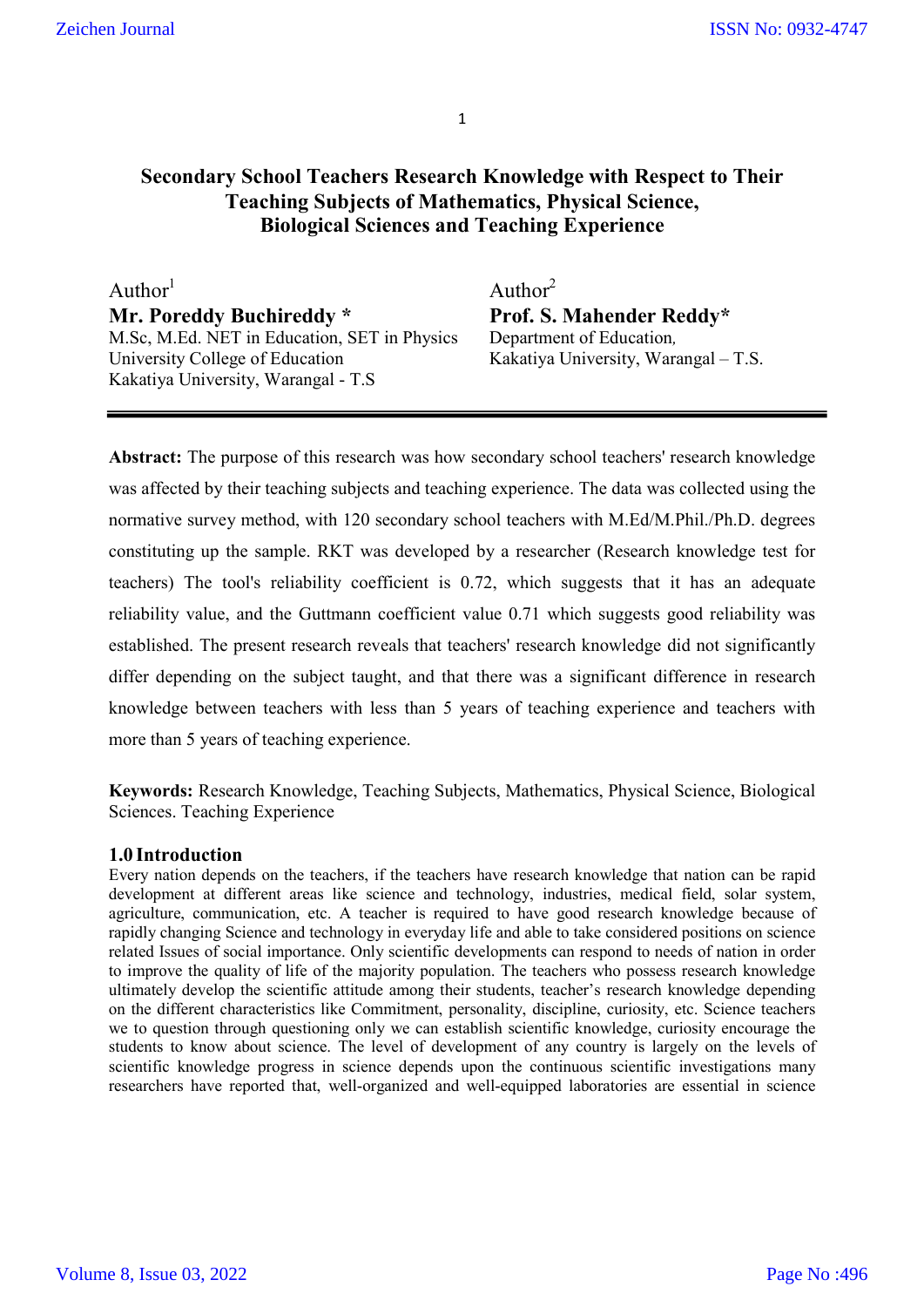teaching. Science teachers is mainly responsible for developing scientific attitude among the student's teacher should provide opportunities for wide reading, conducting activities, doing practical work and making models. it can be developed how to solve the problems, ideas, logical thinking and make decisions. Some students have developed negative stereotypes of science (Rogers and Ford 1997).

Every classroom is different. It is this complexity in which they operate in that provides a compelling reason for teachers to look more closely into their own teaching practice. One way for them to do so is to conduct research, right in their own classroom. Research can help the teachers to face new challenges and become better practitioners. When it comes to teaching, it cannot be left to a certain magic formula (Hairon Salleh, 2014).

#### **1.1. Importance of Research in Education**

Research involves reviewing the literature, specifying a purpose for the study, collecting and analyzing data, and forming an interpretation of information. This process culminates in a report, disseminated to audiences that is evaluated and used in the educational community (Creswell, 1998). Research is a common endeavour to search for knowledge. It is to search for pertinent information on a specific problem in a scientific way. Human knowledge as it exists today broadly consists of facts and theories, new facts, concepts and new ways of doing things increased its quantum with the passage of time. This knowledge enables us to understand, comprehend, explain, control, and cope with given situation. The sources from which we obtain knowledge range from those that are highly reliable to those that are completely unreliable. The knowledge obtained from the unreliable sources is based on assumptions, beliefs and untested generalizations. Such generalizations are usually accepted on faith, tradition, authority and no effort is made to verify their validity. In contrast reliable knowledge is based on objective verification of generalizations.

The basis for educational research is the scientific method. The scientific method uses directed questions and manipulation of variables to systematically find information about the teaching and learning process. In this scenario questions are answered by the analysis of data that is collected specifically for the purpose of answering these questions. Hypotheses are written and subsequently proved or disproved by data which leads to the creation of new hypotheses. The two main types of data that are used under this method are qualitative and quantitative. Qualitative research uses the data which is descriptive in nature. Tools that educational researchers use in collecting qualitative data include: observations, conducting interviews, conducting document analysis, and analyzing participant products such as journals, diaries, images or blogs. Types of qualitative research are Case study, Ethnography, Phenomenological Research , Narrative Research and Historical Research. Quantitative research uses data that is numerical and is based on the assumption that the numbers will describe a single reality. Statistics are often applied to find relationships between variables. Types of quantitative research are Descriptive Survey Research, Experimental Research, Single Subject Research, Causal Comparative Research, Co relational Research.

If teachers involve in research, they can find themselves faced with new and novel demands, existing models to guide them. The teachers continually learn as they teach. Instead of reusing the same old teaching strategies that have worked in the past, they may have to come up with innovative ways of teaching. Not only that, teachers are also encouraged to come up with their own curriculum initiatives. The advantage of teacher research is that it brings teacher learning and teaching really close together. When teachers attend workshops and seminars and hear about new teaching ideas, they would be thinking to themselves: "How do I translate this in my classroom?" More often than not, something gets lost in the translation. Another way research can help teachers in their work is how it clarifies and even challenges,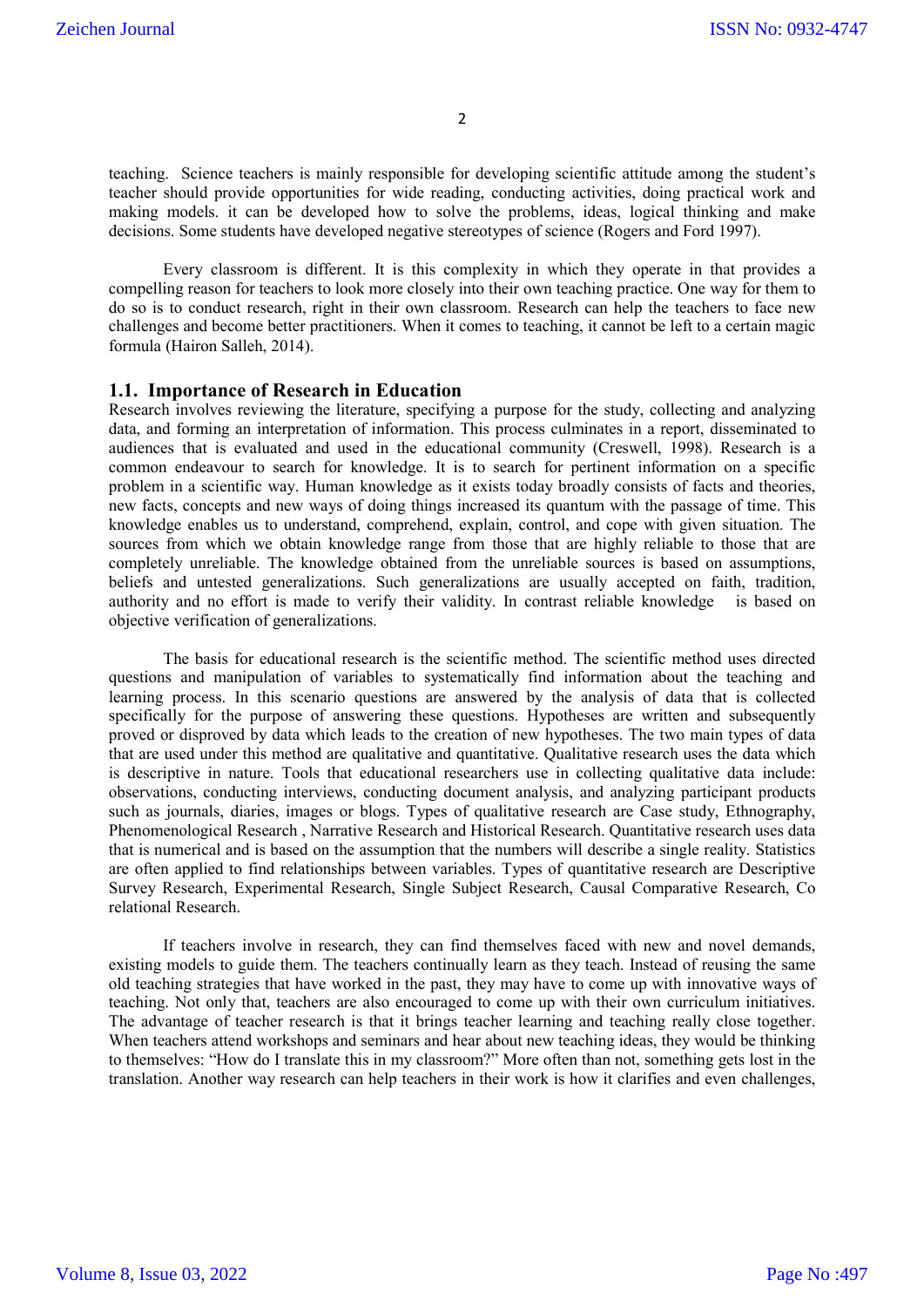their own beliefs and assumptions about teaching and learning. This happens very early on in the research process, when they are formulating their research questions.

Objectives of Education are to inculcate interests, values, attitudes, aptitudes and appreciation among the learners. Educators have recognized that scientific attitude is an important outcome of science education. Without developing scientific attitude, any amount of knowledge is likely to contribute no change. Scientific attitude is a complex behavioural aspect of science. One can use it to associate with various subjects and its impact on learning and achievement, one can relate it with sex, residence, type of school, teaching and learning situations, physical facilities so on. Science subject in curriculum provides certain values which are not provided by any other subject. It affords knowledge of certain facts and laws and an insight into methods. The teaching of science imparts training in the scientific method and develops scientific attitude which are very valuable and at the same time are transferable to other situations of life.

### **2.0. Review of related literature**

- Fullan (2013) found that one of the critical factors for more frequent innovative education is that teachers engaged in "professional development activities that involve the active and direct engagement of teachers", such as teachers conducting research or directly practicing new methods.
- $\triangleright$  Clausen, Aquino & Wideman (2009) studied on a learning community model which requires teachers to carry out research projects and reflect on their own practice during and after the projects, besides just acquiring knowledge from university experts outside school.
- $\triangleright$  Watkin's (2006) findings concluded from his interview with teachers that research is not something every teacher is keen on engaging themselves in. This view of educational research is very prevalent among teachers in Hong Kong, who tend to believe that research is solely done by university scholars, and they have a minimal role to play in it.
- Furlong & Salisbury (2005) studied on teacher research. Study showed teachers research knowledge have positive effects on the professional competence of teachers since action research is a necessary and an integral part of the process of developing teaching as an evidence-based profession
- $\triangleright$  Berger, Boles and Troen's (2005) study found that teachers were unfamiliar with or even intimidated by the concept of research. Some teachers were resentful of the idea of conducting teacher research as they regarded it as something "complex" and "sophisticated" such that only academics at universities could do (Campbell, 2003).
- Shulman (1987) coined the phrase *pedagogical content knowledge* to describe the knowledge teachers need in order to make subject matter comprehensible to students. Researcher called it a "special amalgam of content and pedagogy that is uniquely the province of teachers".

#### **3.0 Objectives of the study**

- To find out the levels of secondary school teachers' research knowledge.
- To find out the influence of Teaching subject and teaching experience on their research knowledge.

#### **4.0 Hypotheses of the Study**

- 1. The level of Teachers' research knowledge is low
- 2. There is no significant difference in the Knowledge on Research Methods of Secondary School Teachers with respect to subject taught.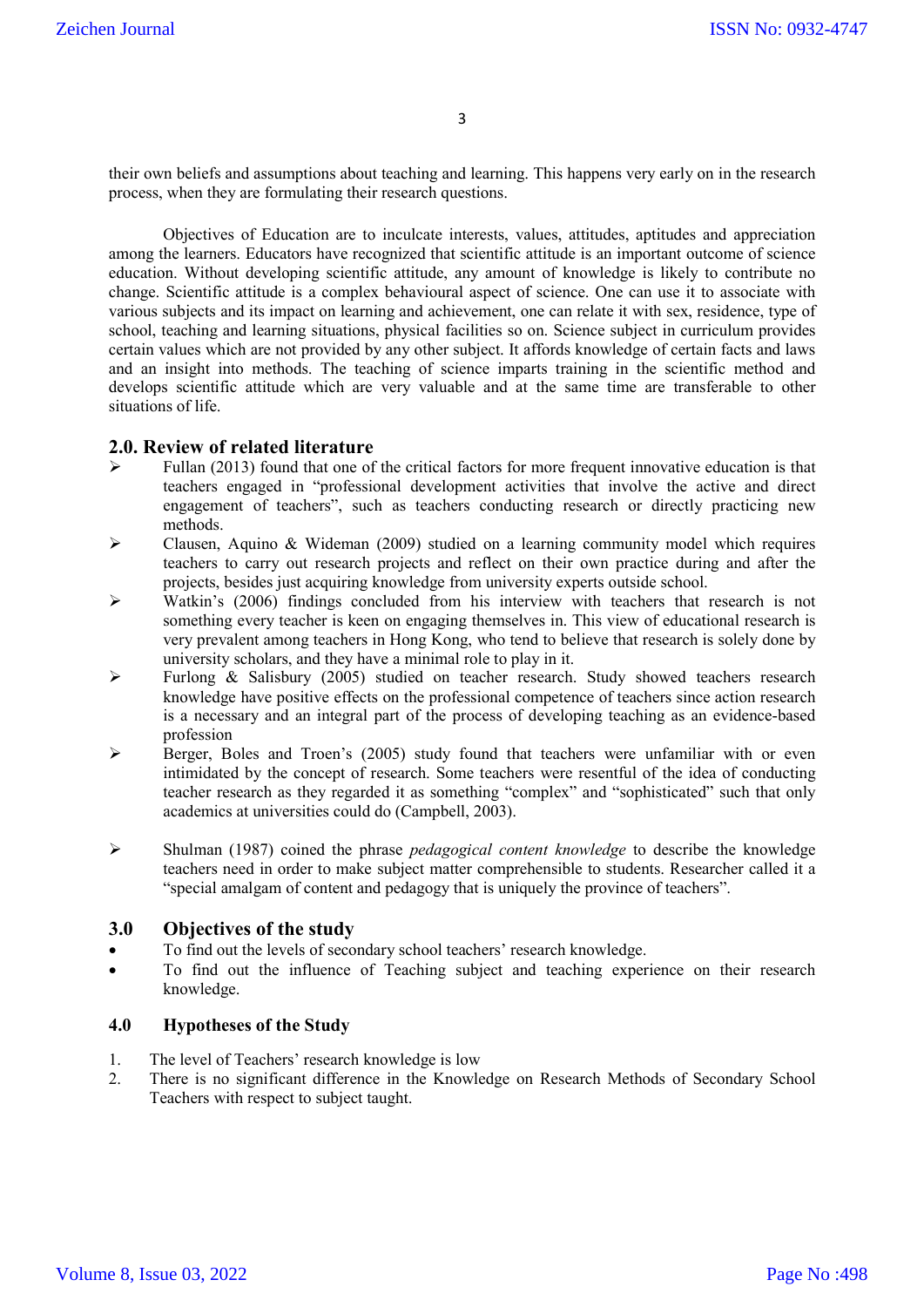- 3. There is no significant difference in the Knowledge on Research Tools of Secondary School Teachers with respect to subject taught.
- 4. There is no significant difference in the Knowledge on Sampling Methods of Secondary School Teachers with respect to subject taught.
- 5. There is no significant difference in the Knowledge on Data Processing & Statistical procedure of Secondary School Teachers with respect to subject taught.
- 6. There is no significant difference in the Overall Research Knowledge of Secondary School Teachers with respect to subject taught.
- 7. There is no significant difference in the Knowledge on Research Methods of Secondary School Teachers with respect to teaching experience.
- 8. There is no significant difference in the Knowledge on Research Tools of Secondary School Teachers with respect to teaching experience.
- 9. There is no significant difference in the Knowledge on Sampling Methods of Secondary School Teachers with respect to teaching experience.
- 10. There is no significant difference in the Knowledge on Data Processing & Statistical procedure of Secondary School Teachers with respect to teaching experience.
- 11. There is no significant difference in the Overall Research Knowledge of Secondary School Teachers with respect to teaching experience.

#### **5.0 Method used in the study**

The investigator has selected a suitable research method called 'Normative Survey Method' for the present study.

### **6.0 Sampling**

The investigator contacted and obtained permission from the Principals/Heads of the secondary schools selected for data collection. The permission from the concern authorities was obtained to collect data from the participants. The willingness and co-operation of the teachers were also sought. The data on research knowledge were collected personally by the investigator from selected 120 teachers randomly. Secondary school teachers, who hold M.Ed./M.Phil./Ph.D. degrees teaching Mathematics, Physical Sciences, and Bio Sciences of Telangana state including constitute the population of teachers for the present study. The investigator adopted simple random sampling technique to identify the teachers for collection of the data for the present study. Teachers were selected on the basis of Simple Random Sampling Technique, and their students were also randomly taken.

### **7.0 Development of the Tool**

Researchers developed the tool Research Knowledge Test (RKT) for the teachers. It consists of 51 multiple choice questions. It was constructed by the researcher to study the levels of research knowledge of the secondary school teachers. The researcher reviewed a lot of literature and consulted the teachers to frame the items in the tool. Keeping in view of the objectives and nature of the study, the items for the RKT were generated on four important content areas of research methods, research tool, sampling process and data processing techniques. The test consists of 51 multiple choice type questions. Each item has four options of answers out of which only one answer is correct and for each correct answer carries 1 mark. The reliability coefficient of the tool according to Cronbach's alpha 0.72, which indicates it is acceptable reliability value, the tool was evaluated by experts. Hence content validity was established.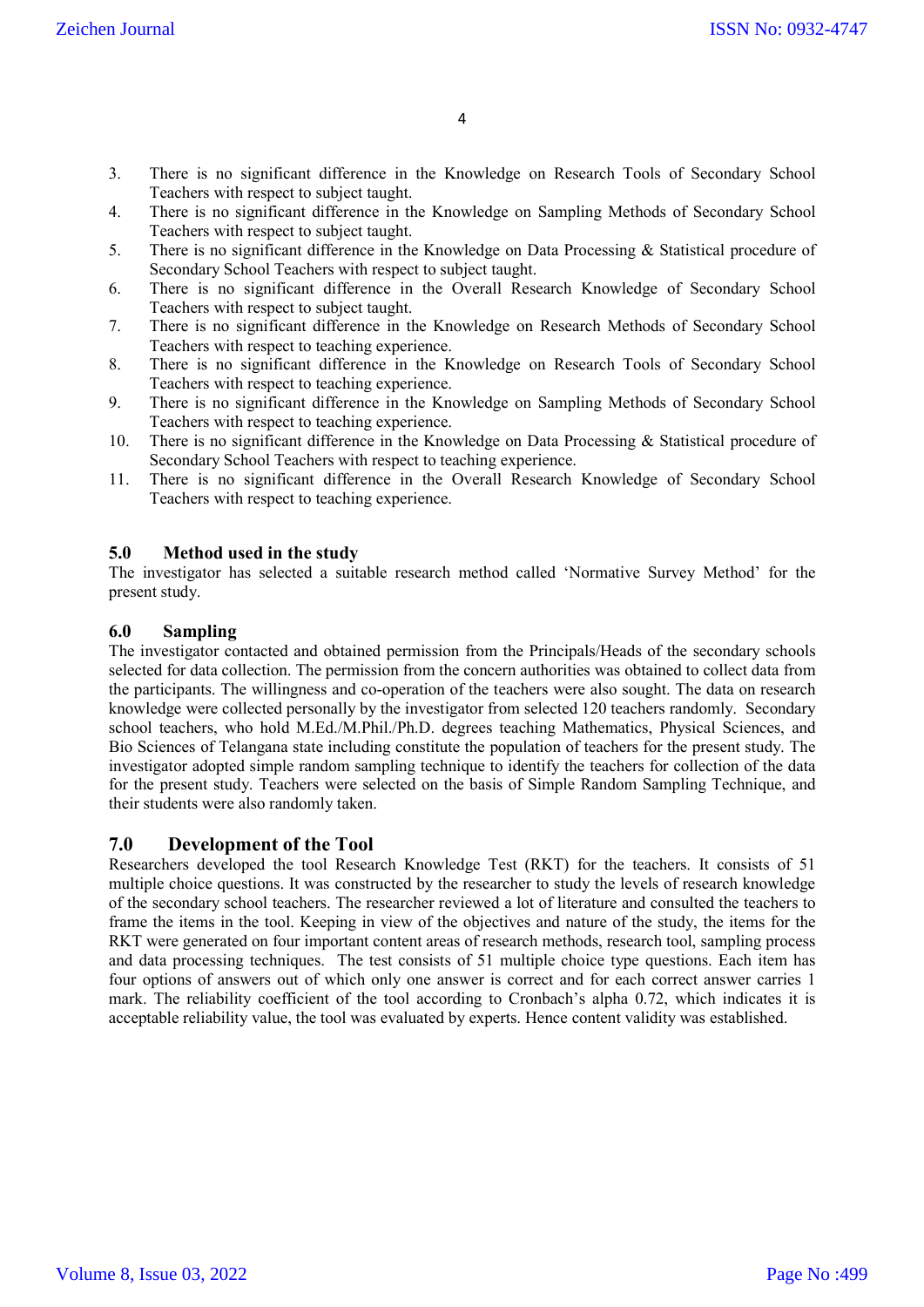## **8.0 Data analysis on Levels of Teacher's Research Knowledge**

The total scores on Research Knowledge Test were categorized using the Normal Probability Curve (NPC). The descriptive statistics for the test of Mean and SD are used to form three groups of teachers viz., Low-Level Research Knowledge Teacher group (Minimum score to Mean-SD score), Moderate level Research Knowledge Teacher group (Mean-SD score to Mean + SD score) and High-level Research Knowledge Teacher group (Mean + SD score to Maximum score).

| Table-1: Shows the different levels of Research Knowledge of Teacher groups. |  |  |  |  |
|------------------------------------------------------------------------------|--|--|--|--|
|------------------------------------------------------------------------------|--|--|--|--|

| <b>Level of Research Knowledge</b> | Frequency | Percent | <b>Cumulative Percent</b> |
|------------------------------------|-----------|---------|---------------------------|
| Low (below $25$ )                  | 27        | 22.5    | 22.5                      |
| Moderate $(25 \text{ to } 41)$     | 63        | 52.5    | 75.0                      |
| High (above 41)                    | 30        | 25.0    | 100.0                     |
| Total                              | 120       | 100.0   |                           |

Table-1 shows that there are 22.5% of the teachers are having low level of Research Knowledge, 52.5% of the teachers are having moderate level of Research Knowledge and 25% teachers are with high level of Research Knowledge.

### **9.0 Teaching Subject and Teachers Research Knowledge**

One way ANOVA (F-test) is applied to test the null hypotheses. The Mean, SD for the three groups on each dimension have been computed considering the scores on tool - RKT. The summary & Scores of ANOVA for each dimension is presented in the table-2.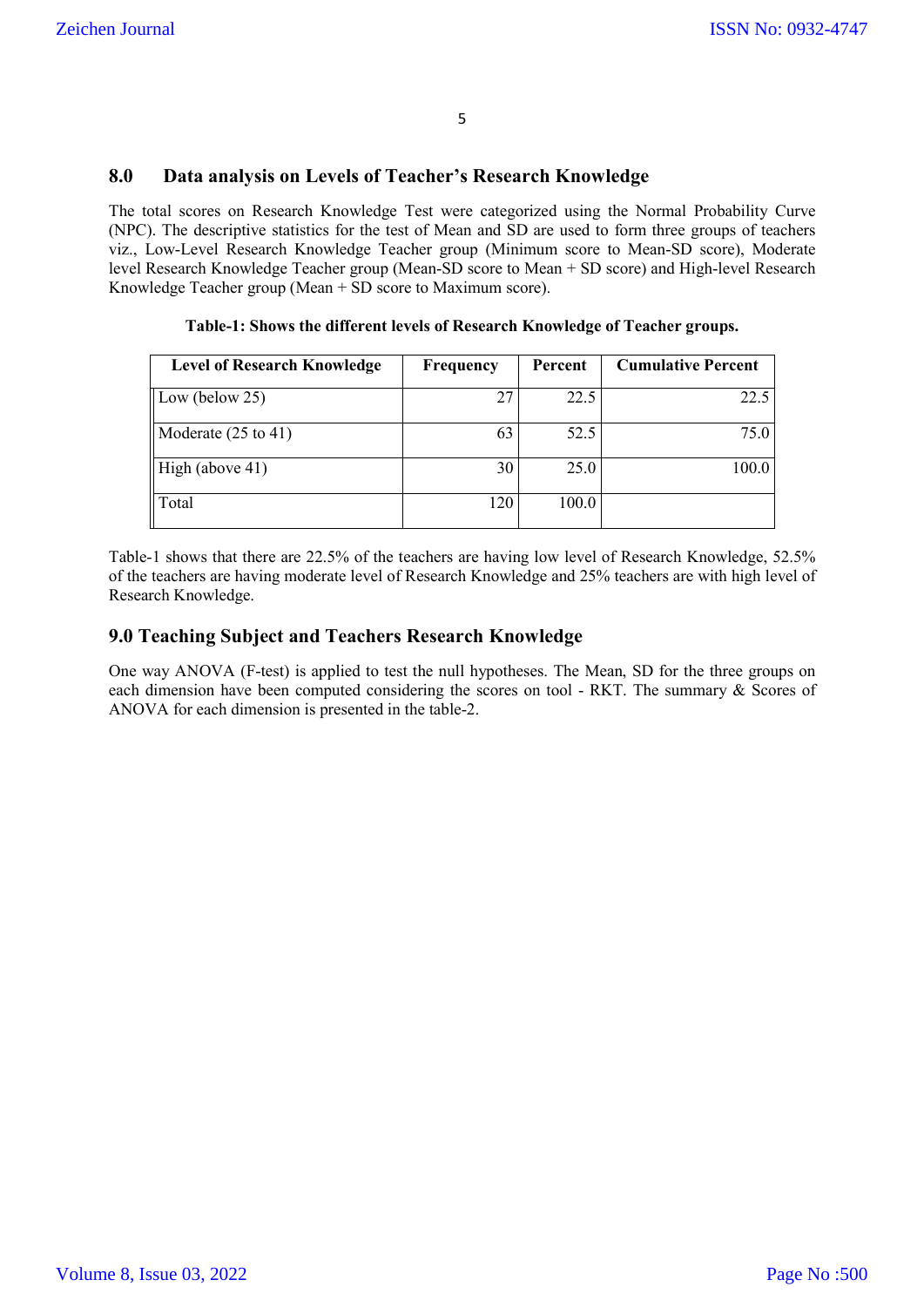| <b>Dimensions</b>                                         | <b>Teaching</b><br>subject-<br><b>Categories</b> | $\mathbf N$ | Mean   | <b>SD</b> | <b>Source</b>            | Sum of<br><b>Squares</b> | df             | Mean<br><b>Square</b> | F-ratio |
|-----------------------------------------------------------|--------------------------------------------------|-------------|--------|-----------|--------------------------|--------------------------|----------------|-----------------------|---------|
| Research<br>1.<br>Methods                                 | Mathematics                                      | 50          | 12.10  | 3.67      | Between<br>Groups        | 10.958                   | $\overline{2}$ | 5.479                 |         |
|                                                           | Physical<br>sciences                             | 30          | 12.46  | 4.71      | Within<br>Groups         | 1832.367                 | 117            | 15.661                | 0.350#  |
|                                                           | Biological<br>science                            | 40          | 12.80  | 3.67      | Total                    | 1843.325                 | 119            |                       |         |
|                                                           | Total                                            | 120         | 12.425 | 3.93      |                          |                          |                |                       |         |
|                                                           | Mathematics                                      | 50          | 8.26   | 2.57      | Between<br>Groups        | 2.030                    | $\overline{2}$ | 1.015                 |         |
| Research<br>2.<br>tools                                   | Physical<br>sciences                             | 30          | 8.23   | 3.23      | Within<br>Groups         | 910.962                  | 117            | 7.786                 | 0.130#  |
|                                                           | Biological<br>science                            | 40          | 8.52   | 2.68      | Total                    | 912.992                  | 119            |                       |         |
|                                                           | Total                                            | 120         | 8.34   | 2.76      | Total                    |                          |                |                       |         |
| 3.<br>Sampling<br>techniques                              | Mathematics                                      | 50          | 4.26   | 1.30      | Between<br>Groups        | 5.297                    | $\overline{2}$ | 2.648                 |         |
|                                                           | Physical<br>sciences                             | 30          | 4.70   | 1.51      | Within<br>Groups         | 205.695                  | 117            | 1.758                 | 1.506#  |
|                                                           | Biological<br>science                            | 40          | 4.17   | 1.19      | Total                    | 210.992                  | 119            |                       |         |
|                                                           | Total                                            | 120         | 4.34   | 1.33      |                          |                          |                |                       |         |
| 4. Data<br>Processing<br>$\&$<br>Statistical<br>procedure | Mathematics                                      | 50          | 7.22   | 2.15      | Between<br>Groups        | 8.937                    | $\overline{2}$ | 4.468                 |         |
|                                                           | Physical<br>Sciences                             | 30          | 7.90   | 1.78      | Within<br>Groups         | 490.655                  | 117            | 4.194                 | 1.066#  |
|                                                           | Biological<br>science                            | 40          | 7.37   | 2.08      | Total                    | 499.592                  | 119            |                       |         |
|                                                           | Total                                            | 120         | 7.44   | 2.04      |                          |                          |                |                       |         |
| Overall<br>Research<br>Knowledge                          | Mathematics                                      | 50          | 31.84  | 8.24      | <b>Between</b><br>Groups | 46.305                   | $\overline{2}$ | 23.152                |         |
|                                                           | Physical<br>sciences                             | 30          | 33.30  | 10.29     | Within<br>Groups         | 8957.395                 | 117            | 76.559                | 0.302#  |
|                                                           | Biological<br>science                            | 40          | 32.87  | 8.08      | Total                    | 9003.700                 | 119            |                       |         |
|                                                           | Total                                            | 120         | 32.50  | 8.69      |                          |                          |                |                       |         |

| Table-2: Shows ANOVA for scores on dimensions of Teachers' Research Knowledge among |  |
|-------------------------------------------------------------------------------------|--|
| different teaching subjects                                                         |  |

# Not significant

From the table-2, it can be seen that the details of the ANOVA results on the secondary school teachers' knowledge on Research Methods with respect to their teaching subjects Mathematics, Physical Science and Biological Science based on between groups and within groups, the df values 2, 117; Mean scores are 12.10, 12.46 and 12.80 respectively; standard deviation scores are 3.67, 4.71 and 3.67 respectively and mean squares are 5.47 and 15.66. The calculated F-ratio is found to be 0.350, which is less than the table value of 3.07. Hence, the formulated null hypothesis is accepted. Therefore, it may be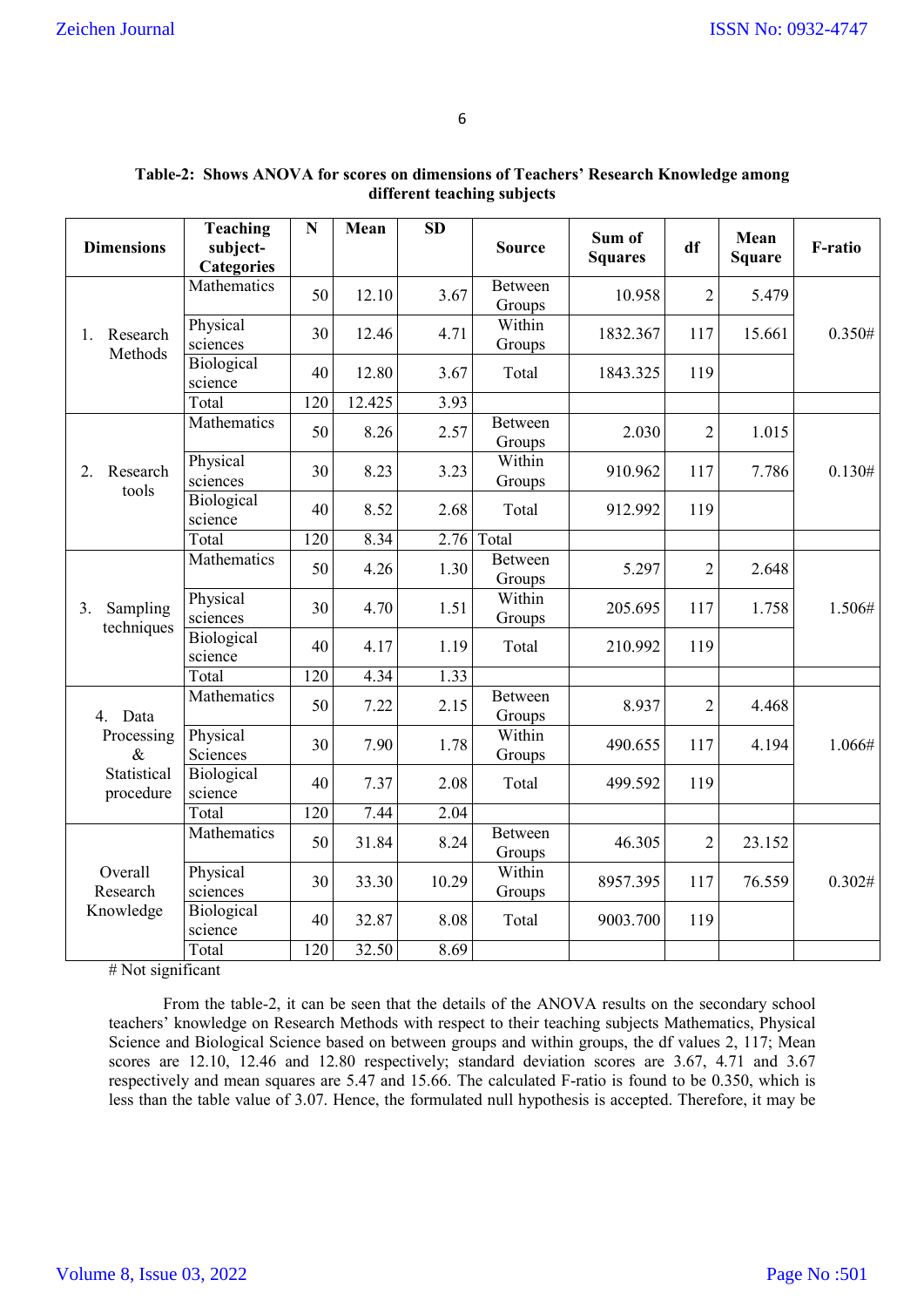concluded that there is no significant mean difference among Mathematics, Physical Science and Biological Science secondary school teachers in their knowledge on Research Methods.

It can be shown that the details of the ANOVA results on the secondary school teachers' knowledge on Research tools with respect to their teaching subjects Mathematics, Physical science and Biological science based on between groups and within groups, the df values 2, 117; Mean scores are 8.26, 8.23 and 8.52 respectively; standard deviation scores are 2.57, 3.23 and 2.68 respectively and mean squares are 1.01 and 7.78. The calculated F-ratio is found to be 0.130, which is less than the table value of 3.07. Hence, the formulated null hypothesis is accepted. Therefore, it may be concluded that there is no significant mean difference among Mathematics, Physical science and Biological science secondary school teachers in their knowledge on Research Tools.

It can be revealed that the details of the ANOVA results on the secondary school teachers' knowledge on Sampling Techniques with respect to their teaching subjects Mathematics, Physical science and Biological science based on between groups and within groups, the df values 2, 117; Mean scores are 4.26, 4.70 and 4.17 respectively; standard deviation scores are 1.30, 1.51 and 1.19 respectively and mean squares are 2.64 and 1.75. The calculated F-ratio is found to be 1.50, which is less than the table value of 3.07. Hence, the formulated null hypothesis is accepted. Therefore, it may be concluded that there is no significant mean difference among Mathematics, Physical science and Biological science secondary school teachers in their knowledge on Sampling Techniques.

From the same table, it can be revealed that the details of the ANOVA results on the secondary school teachers' knowledge on Data Processing and Statistical Procedures with respect to their teaching subjects Mathematics, Physical science and Biological science based on between groups and within groups, the df values 2, 117; Mean scores are 7.22,7.90 and 7.37respectively; standard deviation scores are 2.15,1.78 and 2.08 respectively and mean squares are 4.46 and 4.19. The calculated F-ratio is found to be 1.06, which is less than the table value of 3.07. Hence, the formulated null hypothesis-4.2.0(iv) is accepted. Therefore, it may be concluded that there is no significant mean difference among Mathematics, Physical science and Biological science secondary school teachers in their knowledge on Data Processing and Statistical procedure.

It can be revealed that the details of the ANOVA results on the secondary school teachers over all research knowledge with respect to their teaching subjects Mathematics, Physical science and Biological science based on between groups and within groups, the df values 2, 117; Mean scores are 31.84, 33.30 and 32.87 respectively; standard deviation scores are 8.24, 10.29 and 8.08 respectively and mean squares are 23.15 and 76.15. The calculated F-ratio is found to be 0.30, which is less than the table value of 3.07. Hence, the formulated null hypothesis is accepted. Therefore, it may be concluded that there is no significant mean difference among Mathematics, Physical science and Biological science secondary school teachers in their overall research knowledge.

#### **10.0 Teaching Experience and Teachers Research Knowledge**

To test the null hypotheses, t-test is applied. The Mean, SD for the two groups on each dimension have been computed considering the scores on RKT. The summary & Scores of t-test for each dimension is presented in the table-3.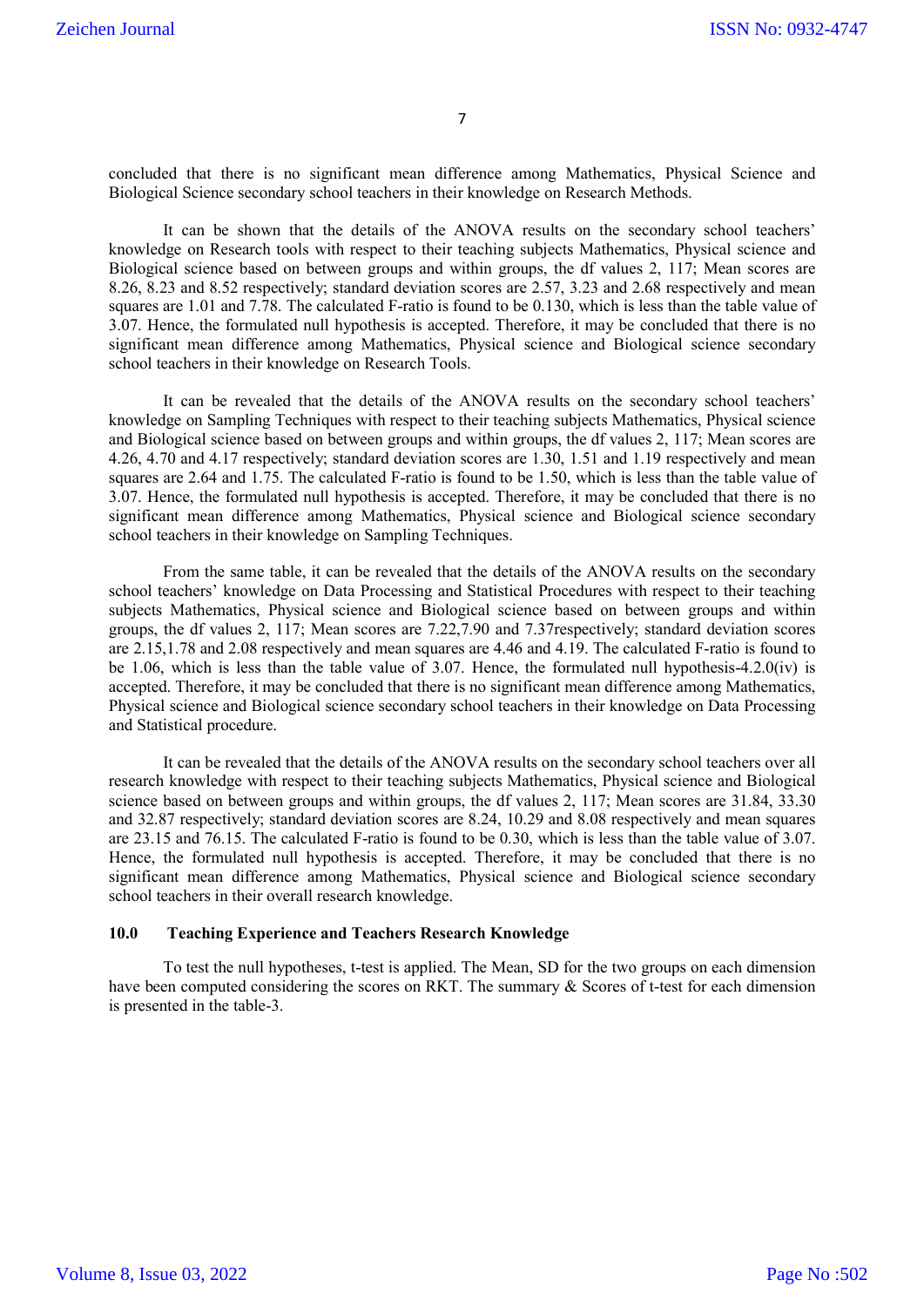| <b>Dimensions</b>                                                                                                                                                                                                                                                                                                              | <b>Teaching Experience-</b><br><b>Categories</b> | N          | Mean  | Std.<br><b>Deviation</b> | t-value  |  |
|--------------------------------------------------------------------------------------------------------------------------------------------------------------------------------------------------------------------------------------------------------------------------------------------------------------------------------|--------------------------------------------------|------------|-------|--------------------------|----------|--|
| <b>Research Methods</b><br>1.                                                                                                                                                                                                                                                                                                  | Below 5 years                                    | 60         | 10.80 | 3.48                     | 4.94**   |  |
|                                                                                                                                                                                                                                                                                                                                | 5 years & above                                  | 60         | 14.05 | 3.70                     |          |  |
| Research tools<br>2.                                                                                                                                                                                                                                                                                                           | Below 5 years                                    | 60         | 7.01  | 2.60                     | 5.95**   |  |
|                                                                                                                                                                                                                                                                                                                                | 5 years & above                                  | 60         | 9.66  | 2.25                     |          |  |
| 3.<br>Sampling techniques                                                                                                                                                                                                                                                                                                      | Below 5 years                                    | 60<br>3.90 |       | 1.13                     | $3.83**$ |  |
|                                                                                                                                                                                                                                                                                                                                | 5 years & above                                  | 60         | 4.78  | 1.37                     |          |  |
| Data processing $&$<br>4.<br>statistical procedures                                                                                                                                                                                                                                                                            | Below 5 years                                    | 60         | 6.65  | 1.84                     | $4.57**$ |  |
|                                                                                                                                                                                                                                                                                                                                | 5 years & above                                  | 60         | 8.23  | 1.94                     |          |  |
| Overall Research Knowledge                                                                                                                                                                                                                                                                                                     | Below 5 years                                    | 60         | 28.36 | 7.43                     | 5.99**   |  |
|                                                                                                                                                                                                                                                                                                                                | 5 years & above                                  | 60         | 36.73 | 7.85                     |          |  |
| $\cdots$<br>$\sqrt{2}$ $\sqrt{2}$ $\sqrt{2}$ $\sqrt{2}$ $\sqrt{2}$ $\sqrt{2}$ $\sqrt{2}$ $\sqrt{2}$ $\sqrt{2}$ $\sqrt{2}$ $\sqrt{2}$ $\sqrt{2}$ $\sqrt{2}$ $\sqrt{2}$ $\sqrt{2}$ $\sqrt{2}$ $\sqrt{2}$ $\sqrt{2}$ $\sqrt{2}$ $\sqrt{2}$ $\sqrt{2}$ $\sqrt{2}$ $\sqrt{2}$ $\sqrt{2}$ $\sqrt{2}$ $\sqrt{2}$ $\sqrt{2}$ $\sqrt{2$ |                                                  |            |       |                          |          |  |

# **Table-3: Shows mean, SD and 't' values on Dimension wise Teachers Research Knowledge with respect to their teaching experience**

\*\* Significant at 0.01 level

From the table, it can be seen that the mean scores of Below 5 years teaching experienced teachers and 5 years & above teaching experienced teachers with respect to Knowledge on Research Methods are 10.8, 14.05 respectively; SDs are 3.48, 3.70 respectively. The obtained 't' value found to be 4.94, which is greater than that of table value and significant at 0.01 level for the degrees of freedom 118. This shows that there is a significant difference in knowledge on Research methods between below 5 years teaching experienced teachers and 5 years & above teaching experienced teachers. Hence, the null hypothesis is rejected. It can be concluded that 5 years & above teaching experienced teachers significantly higher than below 5 years teaching experienced teachers in their Research knowledge on different Research Methods.

From the same table, it can be seen that the mean scores of below 5 years teaching experienced teachers and 5 years & above teaching experienced teachers with respect to Knowledge on Research Tools are 7.01, 9.66 respectively; SDs are 2.60, 2.25 respectively. The obtained 't' value found to be 5.95, which is greater than that of table value and significant at 0.01 level for the degrees of freedom 118. This shows that there is a significant difference in knowledge on Research Tools between below 5 years teaching experienced teachers and 5 years & above teaching experienced teachers. Hence, the null hypothesis is rejected. It can be concluded that 5 years & above teaching experienced teachers significantly higher than below 5 years teaching experienced teachers in their knowledge on Research Methods.

From the same table-4.3.0, it can be seen that the mean scores of Below 5 years teaching experienced teachers and 5 years & above teaching experienced teachers with respect to Knowledge on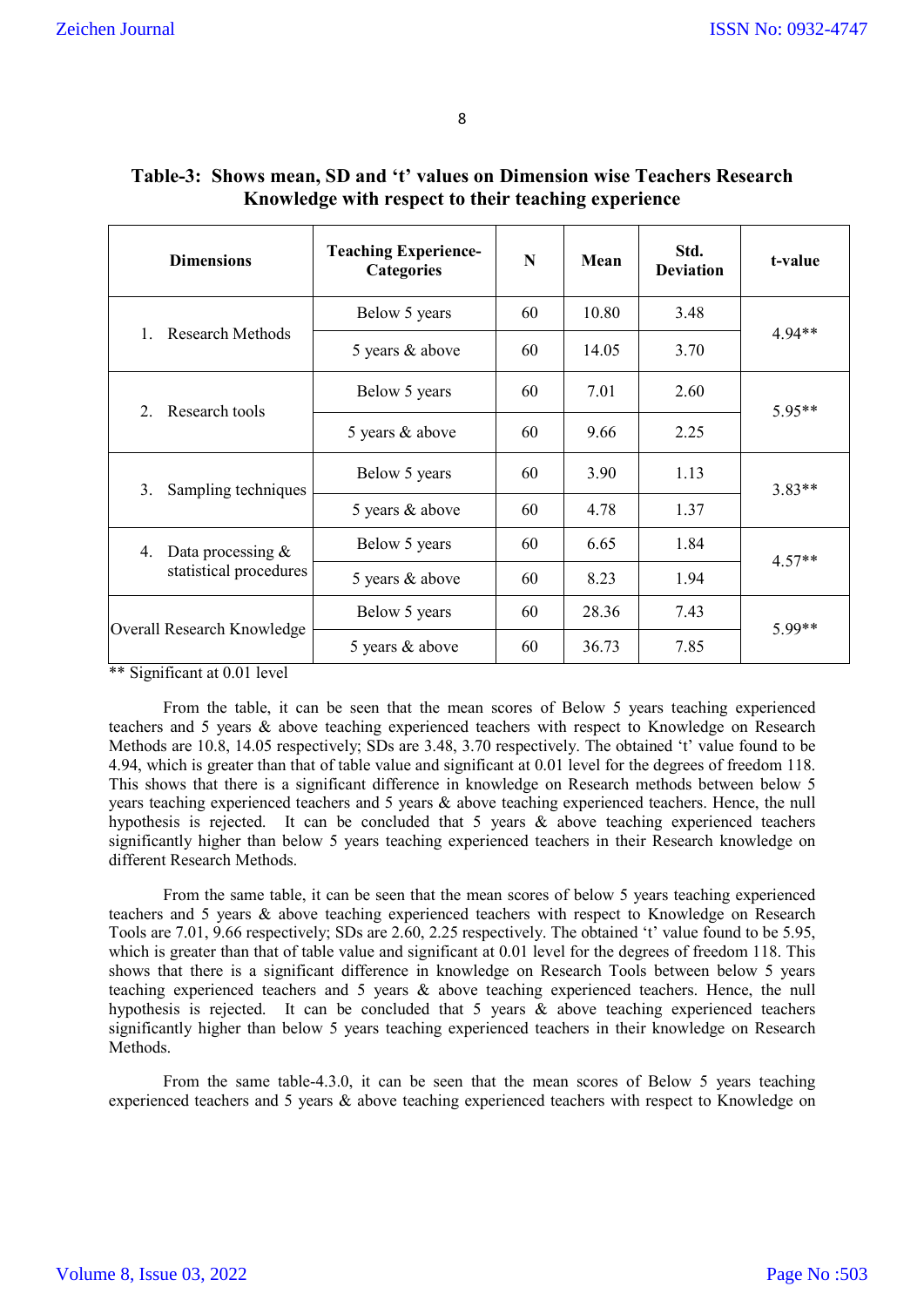Sampling techniques are 3.90, 4.75 respectively; SDs are 1.13, 1.37 respectively. The obtained 't' value found to be 3.83, which is greater than that of table value and significant at 0.01 level for the degrees of freedom 118. This shows that there is a significant difference in knowledge on Sampling Techniques between below 5 years teaching experienced teachers and 5 years & above teaching experienced teachers. Hence, the null hypothesis is rejected. It can be concluded that 5 years above teaching experienced teachers significantly higher than below 5 years teaching experienced teachers in their knowledge on Sampling Techniques.

From the same table, it can be seen that the mean scores of Below 5 years teaching experienced teachers and 5 years & above teaching experienced teachers with respect to Knowledge on Data processing and Statistical Procedures are 6.65, 8.23 respectively; SDs are 1.84, 1.94 respectively. The obtained 't' value found to be 4.51, which is greater than that of table value and significant at 0.01 level for the degrees of freedom 118. This shows that there is a significant difference in knowledge on Data processing and Statistical Procedures between below 5 years teaching experienced teachers and 5 years & above teaching experienced teachers. Hence, the null hypothesis is rejected. It can be concluded that 5 years & above teaching experienced teachers significantly higher than below 5 years teaching experienced teachers in their knowledge on Data processing and Statistical Procedures

From the same table, it can be seen that the mean scores of Below 5 years teaching experienced teachers and 5 years & above teaching experienced teachers with respect to overall research knowledge are 28.36, 36.73 respectively; SDs are 7.43, 7.83 respectively. The obtained 't' value found to be 5.99, which is greater than that of table value and significant at 0.01 level for the degrees of freedom 118. This shows that there is a significant difference in Overall Research Knowledge between below 5 years teaching experienced teachers and 5 years & above teaching experienced teachers. Hence, the null hypothesis-4.3.0(v) is rejected. It can be concluded that 5 years  $\&$  above teaching experienced teachers significantly higher than below 5 years teaching experienced teachers in their overall research knowledge.

#### **10.0 Conclusions and Discussion**

Majority of the teachers (52.5%) are having moderate level of Research Knowledge. There is no significant mean difference among Mathematics, Physical science and Biological science secondary school teachers in their knowledge on Research Methods, Research Tools, Sampling Techniques, Data Processing and Statistical procedure and overall research knowledge. There is a significant difference in knowledge on Research methods, Research Tools, Sampling Techniques, Data processing and Statistical Procedures and Overall Research Knowledge with respect to their teaching experience.

In this study, teachers' research knowledge is analyzed on the basis of appropriate sample data collection. One of the objectives of the study is to know the level of teachers' research knowledge. The results indicate that more than 50% of the teachers are having moderate level of research knowledge. According Hairon (2014), Teachers Research knowledge brings teacher learning and teaching close together. Teachers can develop more classroom teaching strategy. It can be recommended that teachers working in secondary schools should be encouraged by the government to carry out small research projects to develop their research knowledge to make teaching learning effective.

The results indicate that there is no difference in teachers' research knowledge with respect to their teaching subject. But the study shows there is a difference exists in teachers research knowledge with respect to their teaching experience. It is suggested that training and research orientation should be given to the teachers irrespective of their, teaching experience.